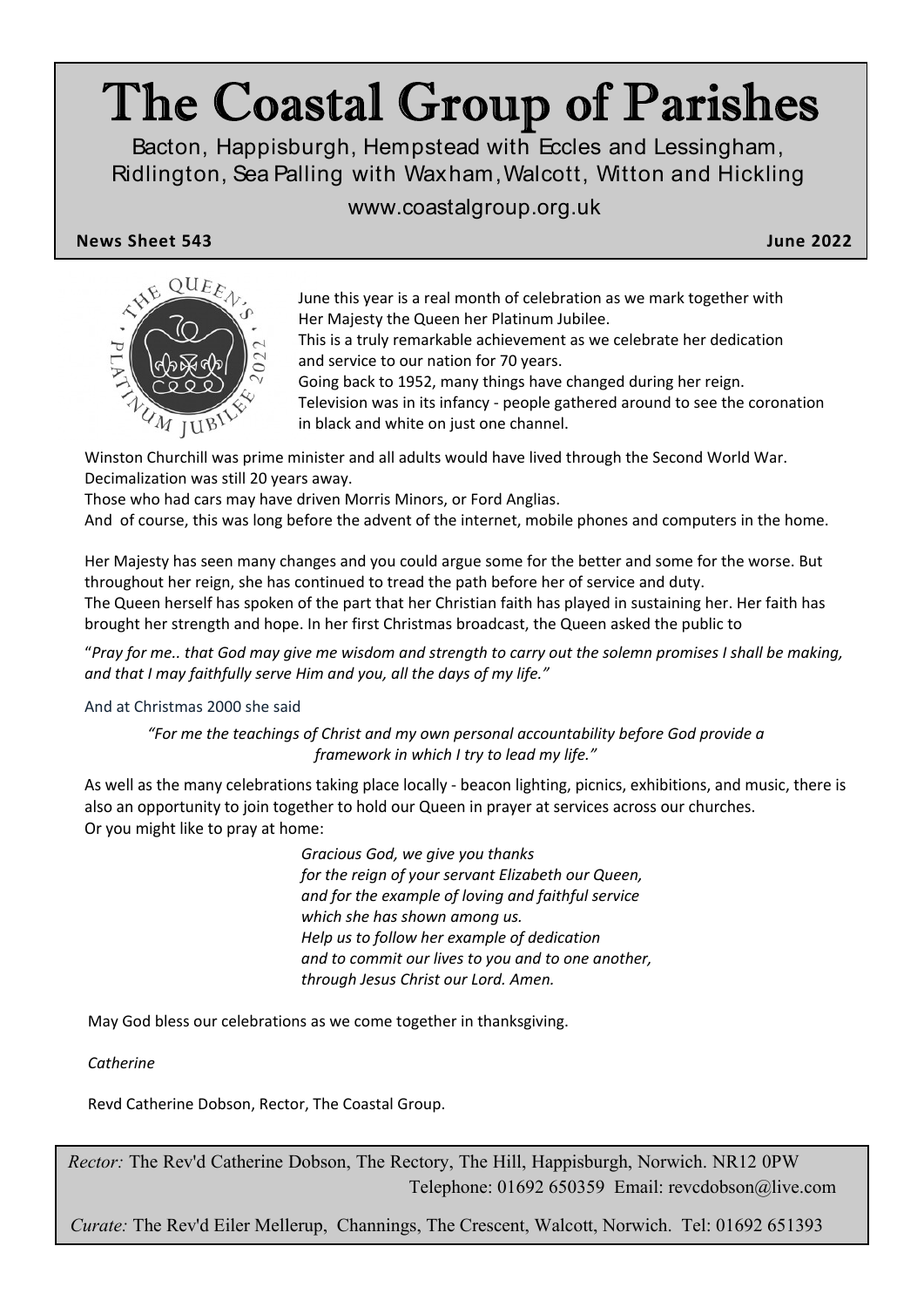#### **SERVICES FOR JUNE Zoom Services**

| $1st$ June             | 9am   | <b>Celtic Morning Prayer</b>   | Hickling               |
|------------------------|-------|--------------------------------|------------------------|
| 5 <sup>th</sup> June   | 9am   | <b>Holy Communion</b>          | Hempstead              |
| Queen Platinum         | 10.30 | <b>Holy Communion</b>          | Sea Palling            |
| Jubilee                | 10.30 | <b>Family Service</b>          | <b>Bacton</b>          |
| Pentecost              | 10.30 | Jubilee Service                | Happisburgh            |
|                        | 10.30 | Jubilee Service                | Walcott                |
|                        | 10.30 | Jubilee Service                | Hickling               |
|                        | 3pm   | Jubilee Service                | Ridlington             |
| 8 <sup>th</sup> June   | 9am   | <b>Celtic Morning Prayer</b>   | Hempstead              |
| 12 <sup>th</sup> June  | 10.30 | Jubilee Service                | Lessingham             |
| <b>Trinity Sunday</b>  | 10.30 | <b>Holy Communion</b>          | Walcott                |
|                        | 10.30 | <b>Morning Prayer</b>          | Sea Palling            |
|                        | 10.30 | All Age Worship                | <b>Bacton</b>          |
|                        | 11.30 | Jubilee Service                | Witton                 |
|                        | 3pm   | <b>Trinity Songs of Praise</b> | Hickling               |
| 15 <sup>th</sup> June  | 9am   | <b>Celtic Morning Prayer</b>   | Lessingham             |
| 19 <sup>th</sup> June  | 9am   | <b>Holy Communion</b>          | Lessingham             |
| 1 <sup>st</sup> Sunday | 10.30 | <b>Holy Communion</b>          | Happisburgh            |
| after Trinity          | 10.30 | <b>Family Service</b>          | <b>Bacton</b>          |
|                        | 10.30 | <b>Family Service</b>          | Walcott                |
|                        | 10.30 | <b>Family Service</b>          | Sea Palling / Hickling |
| 22 <sup>nd</sup> June  | 9am   | <b>Celtic Morning Prayer</b>   | Happisburgh            |
| 26 <sup>th</sup> June  | 10.30 | Zoom                           |                        |
|                        | 10.30 | <b>Holy Communion</b>          | Hickling / Sea Palling |
|                        | 10.30 | Songs of Praise                | <b>Bacton</b>          |
|                        | 12.30 | <b>Wedding Blessing</b>        | Happisburgh            |
| 29 <sup>th</sup> June  | 9am   | <b>Celtic Morning Prayer</b>   | Walcott                |

#### **FUNERALS**

| 25 <sup>th</sup> April | David John Bacon                | Happisburgh |
|------------------------|---------------------------------|-------------|
| 9 <sup>th</sup> May    | <b>Brian Malcolm Butterfant</b> | Walcott     |
| $16th$ May             | Fred Woolston                   | Walcott     |

#### **CELEBRATION OF LIFE**

| 6 <sup>th</sup> May | David Stannard | Hempstead |
|---------------------|----------------|-----------|
|                     |                |           |

Our thoughts and prayers are with all who have been bereaved.

# **Library Dates**

Happisburgh/Walcott/Bacton/Ridlington/Witton June 21st Hempstead/Eccles/Lessingham/Sea Palling/Waxham

June 29th

Hickling June 28<sup>th</sup>

# **Deadline for July New Sheet.**

Please send your contributions for July's news sheet to sandrews487@gmail.com no later than June 16<sup>th</sup>

You can join on line or from your home phone.

# **Meeting ID 729 970 4803**

**Passcode 016926**

### **Ring 0131 460 1196 and key in the numbers using your telephone keypad.**

For further information please ring John on 581841

# **Coastal Group Prayer Chain.**

If you would like to be prayed for or know of someone who would like to be prayed for (with their permission) please contact John Prince on 01692 581841

# **Coastal Group Community Volunteers**

Our volunteers continue to support our community by collection prescriptions and local shopping.

Please ring 650359 and leave your name and number, and a volunteer will get back to you. We will help if we can!

# **LESSINGHAM AND HEMPSTEAD WITH ECCLES**

**Saturday June 4th.** Jubilee coffee morning 10.00am to 12 noon at Lessingham Village Hall. Cake stall, refreshments and display of Royal Family photographs. In aid of church funds.

**On Sunday June 19th** there will be Holy Communion at 9.00am at Lessingham Church.

There are two display cabinets at Hempstead Church no longer needed. They might be useful for displaying archival material or have a commercial use.

Please contact Jacky 01692 580793 if you are interested.

**The Lessingham churchyard** is part of the Norfolk Wildlife Trust scheme to make churchyards more wildlife friendly. We hope there will be a show of wild flowers in June/July.

#### **WITTON St. Margaret's**

The "Bluebell Tea" was held at Witton Hall on the Bank

Holiday Monday 2nd May. The perfect day weatherwise and a special thank you to our host and thank you to all who came and supported the event. Also many thanks to the small army of helpers young and old. It was also most pleasing to see new hands helping, your help is much appreciated.

A splendid total of £2230 was raised so hopefully St Margaret's will be able to meet this year's parish share in full!

The Church is an important part of the village community which has been emphasised at a recent meeting of the Vattenfall Community Fund, but whether any money will be forthcoming in the future for improving church facilities remains to be seen.

We have just one service again in June, at 11.30am on the

12<sup>th</sup>. As ever, all are most welcome.

Charles and Gillian Owles 01692 650223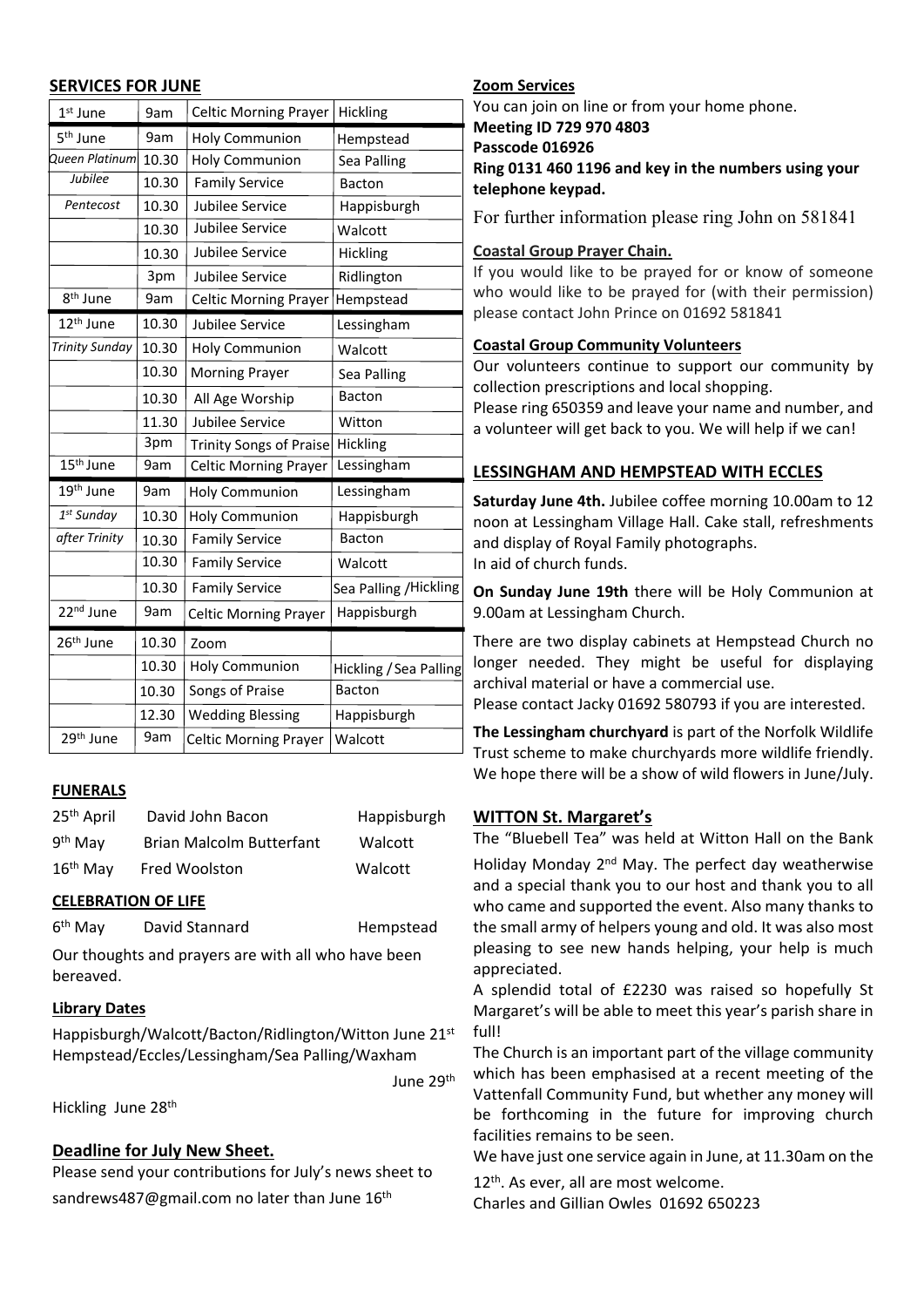#### **HAPPISBURGH**

#### **Organ Recital Series 2022.**

What a splendid recital George Inscoe gave us on 7<sup>th</sup>. May to open this year's Organ Festival. He thoroughly deserved the ecstatic applause he received from an appreciative audience.

We now look forward to the welcome return of Timothy

Patient on the  $4<sup>th</sup>$  June. His programme will include the premiere performance of "A Rhapsody for Ralph" - a tribute to Vaughan Williams in this, the 150<sup>th</sup> anniversary year since his birth. The recital starts at 7.30pm and concludes with refreshments at 8.45pm. FREE entry.

Retiring donations will be very gratefully received, and these will be divided between the main church fund and the organ fund. As ever, a warm welcome awaits you. The recital next month will be given by Daniel Justin (St. John's Cathedral, Norwich) on

Saturday 2<sup>nd</sup> July. (DAB)

#### **HAPPISBURGH RIGHT ROYAL CELEBRATIONS**

**Monday 30th May** 12 to 2pm OR 2.15 to 4.15pm. JUBILEE CRAFT afternoon -

Imagination station!! Need help with ideas or creating fancy dress costumes for the Fancy Dress Parade entries and decorations for the Adorn Your House competition,

then come along and have fun at the Wenn Evans Centre? Children and adults welcome to make, create and share ideas. Places for each session are limited and will need to be booked in advance.

Contact Sharon for more details and to book your places on rightroyalcraftup@gmail.com (Remember how quickly the Fun Run got booked up!!?) There will be a small selection of craft items available, but please feel free to bring along your own supplies.

**House Decorating Competition** Decorate and adorn your house for the Jubilee. TAKE A PHOTO. Email your name, address, contact details and the PHOTOS of your decorated house by Friday 3rd June to: rightroyalhouseadorn@gmail.com . Judging on Saturday 4th June. Prizes at Picnic on the Park, 5.30 Sunday 5th June.

**Treasure Hunt** Collect entry form at Hill House Inn or Manor Caravan Park Shop, or Village Store from Wednesday 1st June. Return completed answers with your team NAME & contact details to the pub, shop or store by end Saturday 4th June. Winners & Prizes by draw of correct entries at Picnic on the Park, 5.30 Sunday 5th June.

**Thursday 2nd June** 21.15 Torchlight procession from the Church Gates to the Cliff Top BEACON LIGHTING. Be there for a moment in HISTORY. Car Park at Wenn Evans or Beach Road. Refreshments Open Before, During and After at "Sarnies at the Sea" and "Hill House Inn".

**Friday 3rd June** 5k Village FUN RUN/WALK. Thanks to everyone for the fabulous overwhelming support, all places are now taken and REGISTRATION for this event has now closed. Come and wave flags at the Wenn Evans to support the start at 10.00am and applaud the medal presentation at the end. Refreshments on sale for supporters at "Sarnies at the Sea" (weather permitting)

**Sunday 5th June** Wenn Evans 1pm to 6pm PICNIC IN THE PARK with live music. Village Event and visitors welcome. Bring your chairs and blankets. Dogs welcome, but on leads. Collect your QUIZ and Song sheet on the way in.

Licensed Bar. Catering Vans selling yummy food: The Durban Grill, East Coast Pizza, The Coffee Box and Lamarti's Ice Cream and/or bring your own picnic.

#### **Programme (all times subject to change on the day):**

1pm Opening National Anthem and Ribbon Cutting by local legend Gilbert Larter.

2pm FANCY DRESS Parade, medals for all entrants. (NOTE time change)

2.15pm to 3.45pm Free entry into Fete Games and competitions, Craft Tent,

3.45pm Tug - of - War (drink at the bar for the winning team)

4.15 to 5.15 "Kindred Spirits" live music

5.15 pm Prize giving for Quiz, Treasure Hunt, House Adorn, Fete Games and competitions. 5.45 for 6pm Closing Hymn and Songs.

For more info follow: "Happisburgh's Right Royal Celebrations" Facebook Event page and on Happisburgh Village Notice Board.

**Happisburgh Knitters and Stitchers** We will be having our usual meetings on June 20<sup>th</sup> and July 4<sup>th</sup> & 18<sup>th.</sup> If you wish to join our team of happy crafters contact Janet on 01692 651179.

#### **RIDLINGTON St. Peter's**

Our next service at St Peter's will be to celebrate the Queens Platinum Jubilee and will be held on the 5th of June at the usual 3pm.

I can hardly believe whilst as a toddler I watched the Queen's Coronation in 1953 on black and white

television with Richard Dimbelby providing the commentary. Doesn't time fly!

Richard and Vanda are once again opening their garden in aid of St Peter's on the 26th of June, from 11am to 4pm. Please come along and spend an hour or two in this haven of peace and tranquillity whilst enjoying tea and cake.

#### **The Coastal Walking Group**

We will meet at St Peter's, Ridlington Car Park on the 7th of June at 9-30 am for our next walk and head out towards Croswight and East Ruston. The walking will be nice and easy, everyone is welcome including dogs on leads. For more info I can be contacted on 01692 651609. Ray Allcoat